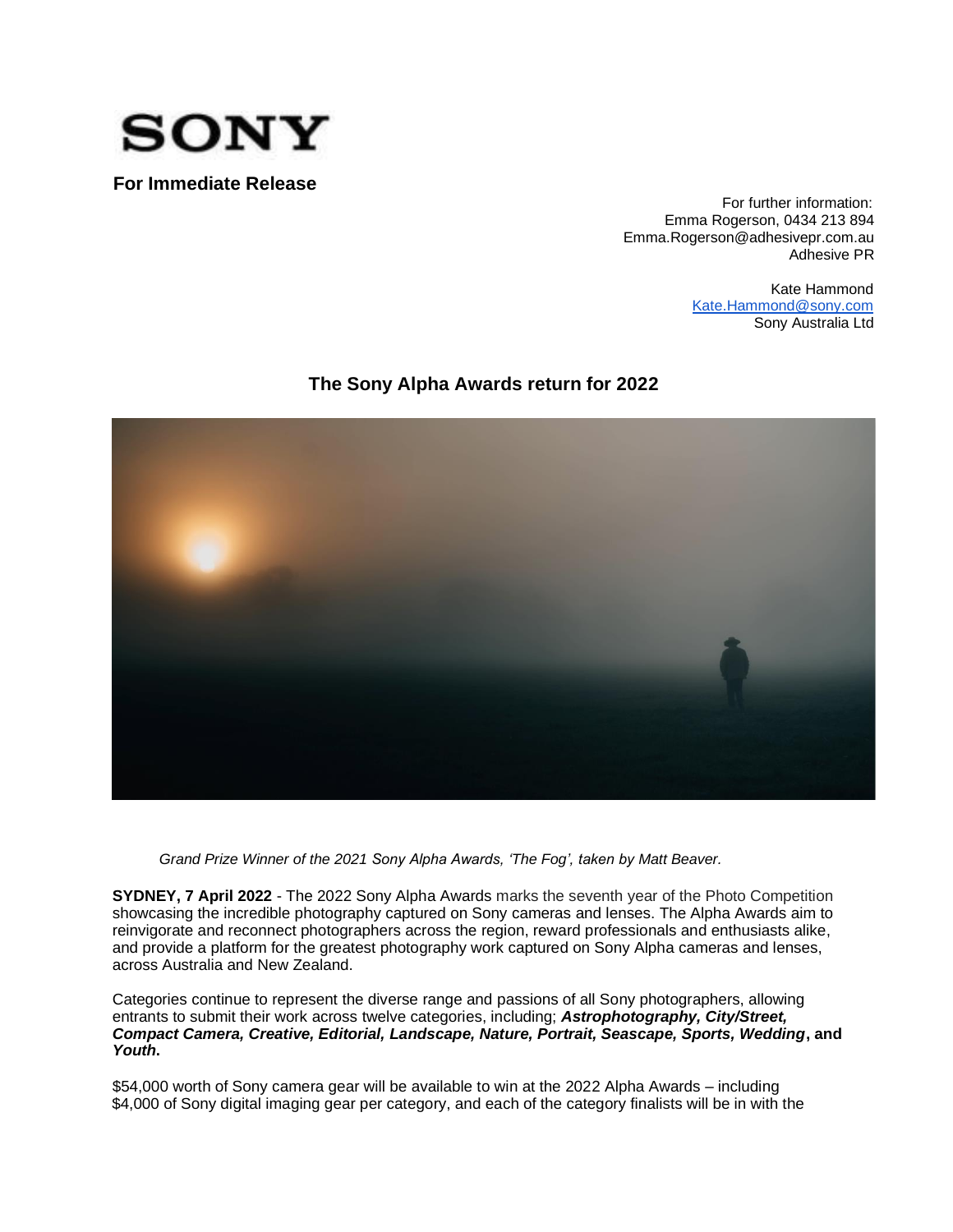chance to win the overall Grand Prize of Sony digital imaging gear to the value of \$10,000.

**Jun Yoon, Head of Digital Imaging, Sony Australia and New Zealand comments:** *"We are thrilled to bring back the Sony Alpha Awards again in 2022. Last year we received close to 4000 entries and we eagerly anticipate seeing what the Alpha community creates in 2022."*

In addition to the main competition, the standalone Youth competition will run for the fifth time this vear. with the theme "Discover". This competition aims to inspire students from Australia and New Zealand aged 11 to 18 to showcase their photography skills. To enter, applicants can submit photos captured on any device, whether that's a camera, tablet or smartphone, then upload to Instagram using the hashtag #AlphaAwardsYouth22.

Entrants in the Youth competition have a chance to win out of a prize pool valued at over \$5,800, which includes a range of Sony Alpha camera gear. For further details on the Youth competition, please visit the [Youth Competition page.](http://scene.sonyanz.com/competitions/alpha-awards-youth-2022)

All applicants for the Open categories can submit up to five photos through the [Alpha Awards](https://scene.sonyanz.com/competitions/alpha-awards#alphaawards-about)  [competition page.](https://scene.sonyanz.com/competitions/alpha-awards#alphaawards-about) Eligible images must be taken with Sony Alpha cameras (body and lens), or a Sony fixed-lens Compact Camera (Compact Camera category only). Submissions will close on **20 May, 2022**.

# **-ENDS-**

# **NOTES TO EDITOR:**

All entries to the Sony Alpha Awards are free via the [Alpha Awards competition page](https://scene.sonyanz.com/competitions/alpha-awards#alphaawards-about) (for the Open categories).

Please visit the website for rules and conditions of entry.

# **Key dates:**

- 7 April 2022 (12:00PM AEST) entries for the Alpha Awards open
- 20 May 2022 (11:59PM AEST) entries for the Alpha Awards close

# **2022 Sony Alpha Awards - Prize and Category Summary**

# **Prizes:**

- Grand Prize: Sony digital imaging gear to the value of \$10,000
- Category Prize Winners: Sony digital imaging gear to the value of \$4,000 for each category winner

● Youth Finalist Prize: Valued at over \$5800, comprised of Sony camera and lens kit the value of \$3,899 and \$2,000 worth of Sony digital imaging gear

# **Categories:**

# *Astrophotography*

A photograph that prominently features the night sky. Judges in this category are looking for images that demonstrate exceptional mastery of this field's significant technical constraints, alongside the aesthetic considerations of the Landscape category.

Composite images that do not alter the explicit content of the image are allowed (i.e., exposure blending, colour compositing, dark frame subtraction).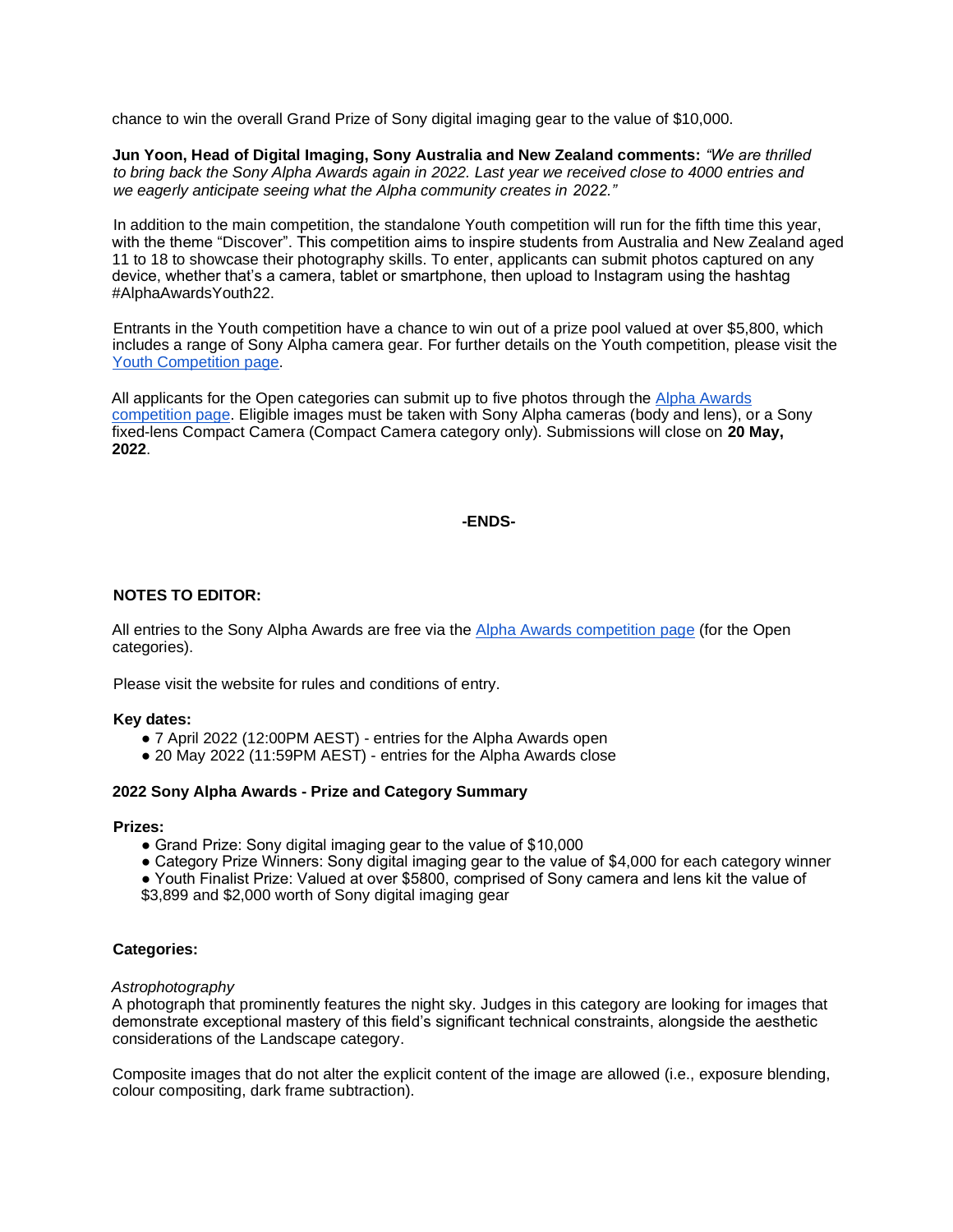Pure starfield images may be submitted, but judging will be based on aesthetic and pictorial criteria; astronomy work that lacks aesthetic impact may not be highly awarded, in spite of technical excellence.

# *City / Street*

This category covers any image that documents life in an urban centre. Both people and places will be considered. Judges in this category are looking for images that give insight into urban life or reveal unexpected or extraordinary aesthetics.

### *Compact Camera*

A category to celebrate photos captured on Sony fixed-lens cameras. The Compact Camera category has a theme of "Distance" in 2022, for entrants to interpret as they wish, across all genres. Judges in this category are looking for technical excellence, as well as imaginative interpretations of the theme.

#### *Creative*

A category which rewards originality, experimentation and imagination, *Creative* is for photo composite images. Any number of photos can be used and edited together to form an image of a subject, object, environment, idea, or concept. All elements used in the composite must be captured by the submitting photographer, and should the submission reach the final round of judging, entrants will be required to submit the original layered file and/or contributing images. Judges in this category are looking for a clear concept, executed with sensitivity to the subject matter and a high level of technical competence.

### *Editorial*

Submitted images should be drawn from a body of work, commissioned or otherwise. Subject matter can range from commercial work to photo reportage documenting current affairs, newsworthy events, etc. For an image which reaches the final stage of judging, the photographer will be required to submit the full body of work for context. Judges in this category are looking for clear storytelling, executed both within the individual image and, for finalists, sustained throughout the series.

### *Landscape*

A photo of a place and/or thing, typically the natural world. Judges in this category are looking for unique and powerful framings, or new takes on familiar scenes. Technical photographic excellence is needed, but final decisions in this category are made on the basis of a photographer's use of colour, composition and sensitive post-production to complement the scene presented.

Photo compositing in this category for technical purposes will not be penalised, but composites from significantly different times/places are grounds for disqualification. Photographs that qualify for consideration in *Astrophotography* or *Seascape* are unlikely to receive an award in this category.

#### *Nature*

A photo of the natural living world. Animals, plants, fungi - if it's alive, it counts. Judges in this category are looking for images that reveal something new or unexpected from the natural world around us. As a hotly contested category, technical considerations are often a factor in deciding the top contenders for *Nature*.

Domesticated animals and animals in clearly artificial settings or captivity are unlikely to be awarded.

#### *Portrait*

A photo of a person who is aware of the photographer and participating in the creation of the photo. Judging in this category will reward photos that reveal more than just the surface of the subject. Candid photography is not considered in this category.

#### *Seascape*

A landscape photograph that prominently features the sea. Judges in this category are looking for unique and powerful framings, or new takes on familiar scenes. Technical photographic excellence is needed, but final decisions in this category are made on the basis of a photographer's use of colour, composition and sensitive post-production to complement the scene presented. *Sports* 

A photo of a sport being played or related to the culture of a sport. Judges in this category are looking for